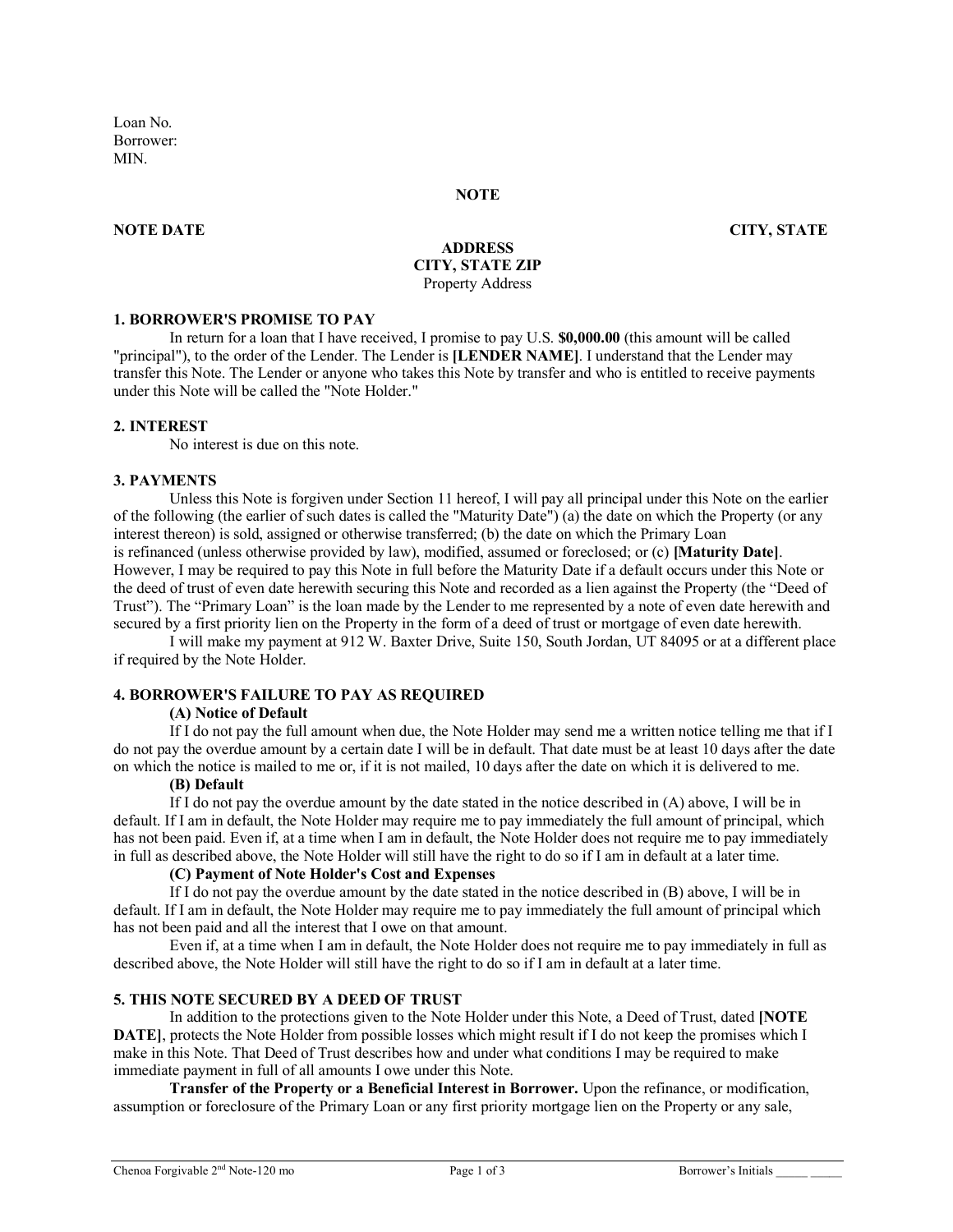assignment or transfer of all or any part of the Property or any interest in it is sold or transferred (or if a beneficial interest in Borrower is sold or transferred and Borrower is not a natural person) without Beneficiary's prior written consent, Beneficiary may, at its option, require immediate payment in full of all sums secured by this Deed of Trust. However, this option shall not be exercised by Beneficiary if exercise is prohibited by law as of the date of this Deed of Trust.

## **6. BORROWER'S PAYMENTS BEFORE THEY ARE DUE**

I have the right to make payments of principal at any time before they are due. A payment of principal only is known as a "prepayment." When I make a prepayment, I will tell the Note Holder in a letter that I am doing so. A prepayment of all of the unpaid principal is known as a "full prepayment." A prepayment of only part of the unpaid principal is known as a "partial prepayment."

# **7. BORROWER'S WAIVERS**

I waive my rights to require the Note Holder to do certain things. Those things are: (A) to demand payment of amounts due (known as "presentment"); (B) to give notice that amounts due have not been paid (known as "notice of dishonor"); (C) to obtain an official certification of nonpayment (known as a "protest"). Anyone else who agrees to keep the promises made in this Note, or who agrees to make payments to the Note Holder if I fail to keep my promises under this Note, or who signs this Note to transfer it to someone else also waives these rights. These persons are known as "guarantors, sureties and endorsers."

# **8. GIVING OF NOTICES**

Any notice that must be given to me under this Note will be given by delivering it or by mailing it by certified mail addressed to me at the Property Address above. A notice will be delivered or mailed to me at a different address if I give the Note Holder a notice of my different address.

Any notice that must be given to the Note Holder under this Note will be given by mailing it by certified mail to the Note Holder at the address stated in Section 3 above. A notice will be mailed to the Note Holder at a different address if I am given a notice of that different address.

## **9. RESPONSIBILITY OF PERSONS UNDER THIS NOTE**

If more than one person signs this Note, each of us is fully and personally obligated to pay the full amount owed and to keep all of the promises made in this Note. Any guarantor, surety, or endorser of this Note (as described in Section 7 above) is also obligated to do these things. The Note Holder may enforce its rights under this Note against each of us individually or against all of us together. This means that any one of us may be required to pay all of the amounts owed under this Note. Any person who takes over my rights or obligations under this Note will have all of my rights and must keep all of my promises made in this Note. Any person who takes over the rights or obligations of a guarantor, surety, or endorser of this Note (as described in Section 7 above) is also obligated to keep all of the promises made in this Note.

## **10. CERTAIN RESTRICTIONS TERMINATE ON FORECLOSURE OF HUD-INSURED FIRST MORTGAGE**

In the event of foreclosure or deed in lieu of foreclosure of prior mortgage or assignment of the first mortgage to the Secretary of Housing and Urban Development, any provisions herein or any provisions in any other collateral agreement restricting the use of the property or otherwise restricting the Borrower's ability to sell the Property shall have no further force or effect. Any person (including his successors or assigns) receiving title to the Property through a foreclosure or deed in lieu of foreclosure of a prior deed of trust shall receive title to the Property free and clear from such restrictions.

## **11. FORGIVENESS OF NOTE**

Upon completion of one-hundred twenty (120) consecutive payments on the Primary Loan, my obligation to repay the principal balance under this Note may be forever forgiven and extinguished if:

A. During the preceding one hundred twenty (120) consecutive payments none of the payments on the Primary Loan have been made sixty (60) days or more after a payment is due.

B. The Note has not been subordinated. The Note Holder will not willingly subordinate this loan to a new Primary Loan issued to me on the subject property. Consequently, if this loan is subordinated without the consent of the Note Holder, this Section becomes void and the obligations under this Note will not be eligible for forgiveness. I will then